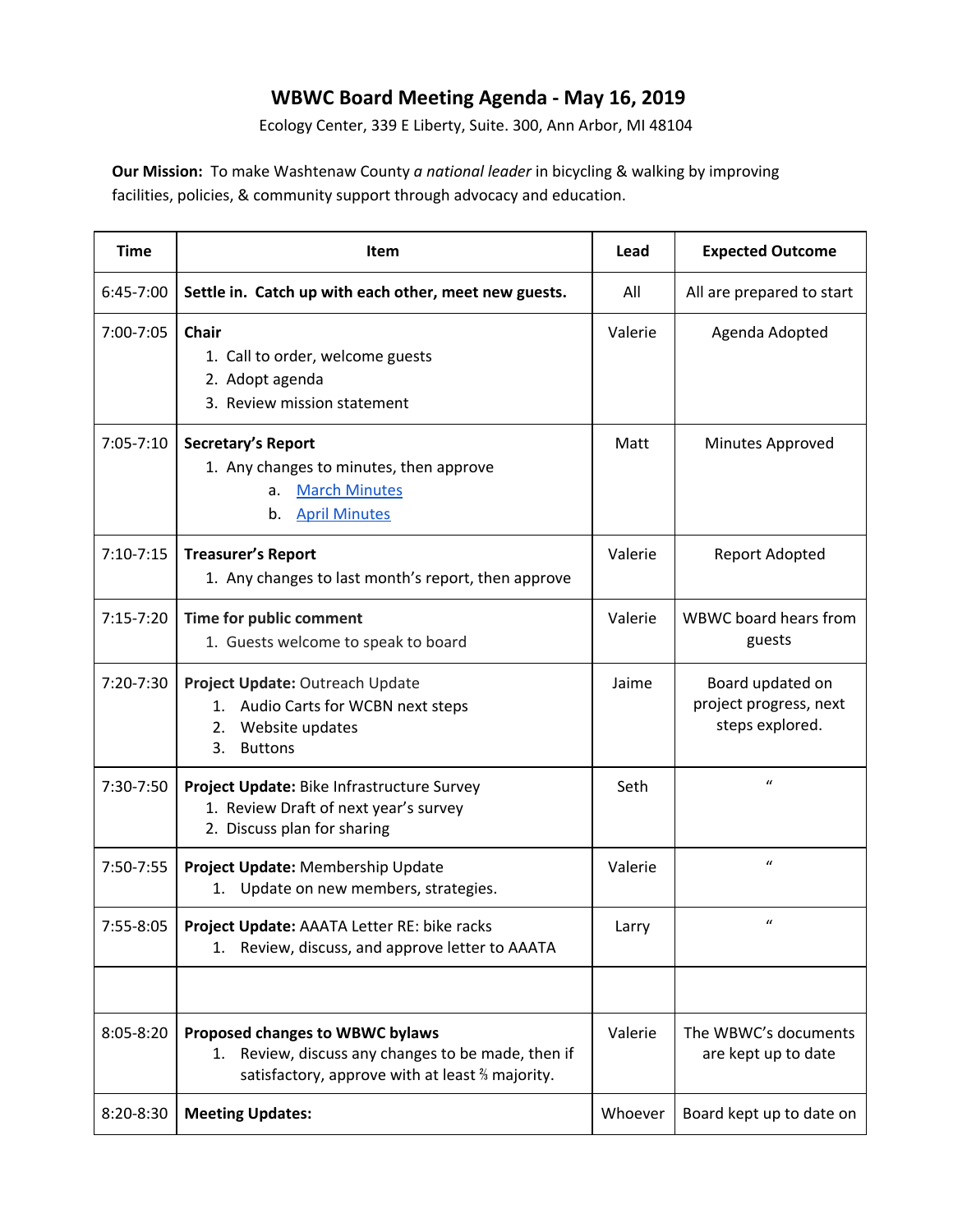|               | 1. ALT Meeting (Larry)<br>2. 7th/Scio/Stadium (Seth/Robert)<br>3. Affordable Housing, Climate Action, Pedestrian<br>Safety Reception (Larry, Erica, Valerie)<br>4. Transportation Commission (Robert/Brad)<br>5. Any updates that came from Bike Month events | attended                     | local news. Next steps, if<br>any, discussed.                               |
|---------------|---------------------------------------------------------------------------------------------------------------------------------------------------------------------------------------------------------------------------------------------------------------|------------------------------|-----------------------------------------------------------------------------|
| 8:30-8:35     | New Business (Items not listed on the agenda)<br>1.<br>2.                                                                                                                                                                                                     | Board<br>members<br>/ guests | Time for guests to speak<br>& for board to discuss<br>any last-minute items |
| $8:35 - 8:45$ | Looking ahead to next meeting<br>1. 6 months out evaluation of 2019 plan                                                                                                                                                                                      | Valerie                      | Board prepared to<br>evaluate year so far                                   |
| $8:45 - 8:50$ | <b>Meeting Evaluation</b><br>1. What went well, can be changed, improved                                                                                                                                                                                      | Valerie                      | Our meetings improve<br>each time we meet                                   |
| 8:50          | <b>Adjourn</b>                                                                                                                                                                                                                                                | Valerie                      |                                                                             |

## **Reading List:**

- March [Minutes](https://docs.google.com/document/d/1q_N7eBwrC655VWLSMt_Y_Q7LuqNIzueqMFJ-yksHmCY/edit)
- April [Minutes](https://docs.google.com/document/d/1I-ATslFKbRBM8ho7nWvffNZE_cFyzurop7Wznwqp7L0/edit)
- April Financial Report
- Survey
	- Draft of next year's survey (Seth will send out, probably on Tuesday)
	- Bicycle [Infrastructure](https://docs.google.com/document/d/1vabbJFN5XaKB6fKBnhBxoxtGb5eF0PN5zmvdXQzDNoY/edit?usp=sharing) Survey Synopsis
- Draft letter to AAATA (PDF sent by email from Larry)
- Proposed changes to by-laws (by-laws as they are now can be viewed [here](https://docs.google.com/document/d/10W0FYPYqJ1E_ac9inrOIcpGDxrDxmP3_JSh-qmNmRG0/edit?usp=sharing)):
	- 1.1 Name. The name of the corporation is the Washtenaw Bicycling and Walking Coalition, Inc.
		- **■ Add "hereinafter WBWC"**
	- 1.2 Registered Office. The registered office of the Washtenaw Bicycling & Walking Coalition, Inc., is *117 North Division, Ann Arbor, Michigan 48104.*
		- **Updated to 339 East Liberty Street Suite 300, Ann Arbor, MI 48104**
	- **○** 2.5 Honorary Members. Individuals making significant contributions...
		- **2.7** Membership Period.
			- **■ Change 2.7 to 2.6 and fix all following numbers**
	- **○** 3.8 Meetings. Regular meetings of the Board of Directors shall be held on a monthly basis*, normally the first Thursday of the month.*
		- **■ Remove "normally the first thursday of the month"**